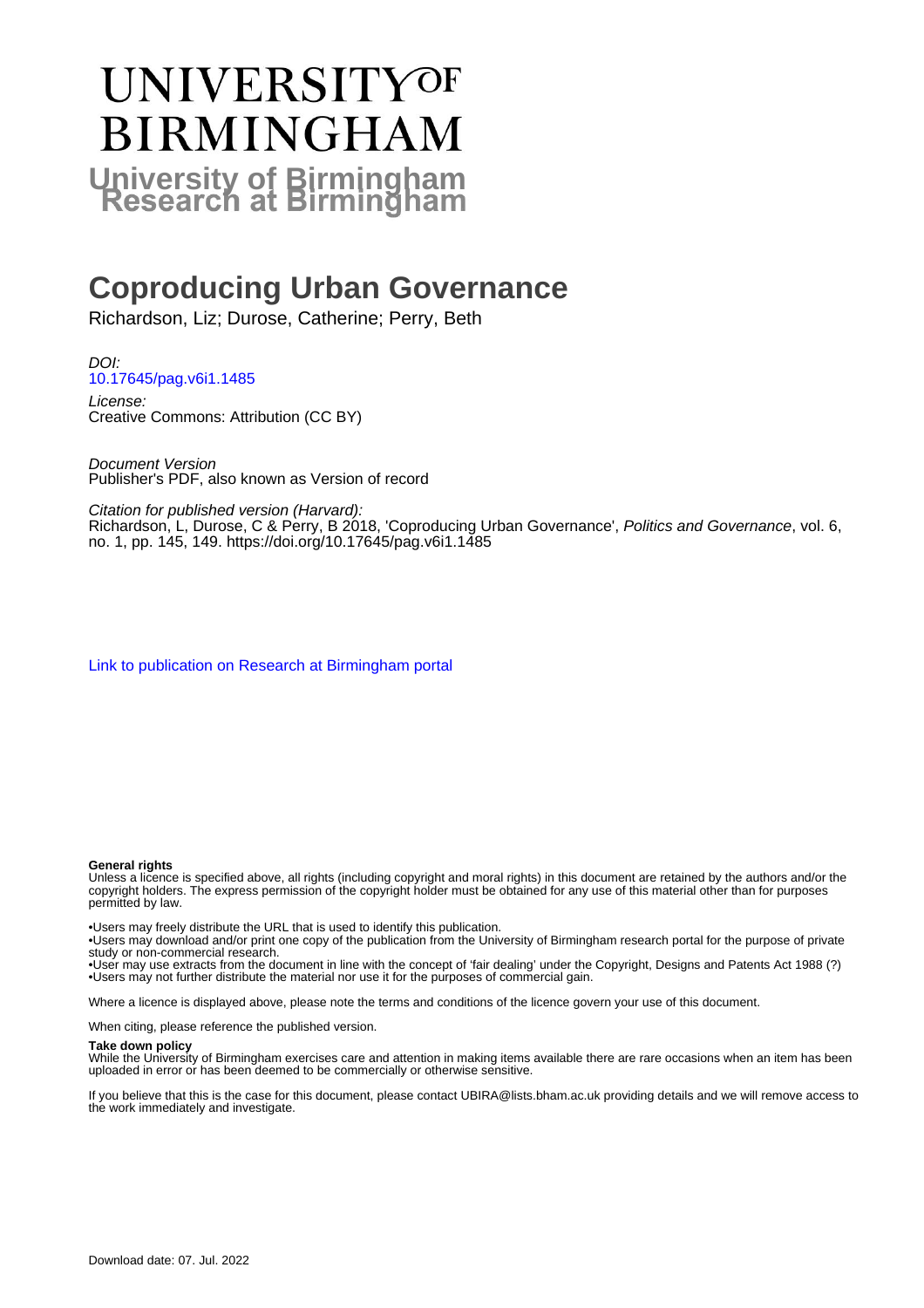

## Editorial

# **Coproducing Urban Governance**

Liz Richardson  $1,*$ , Catherine Durose <sup>2</sup> and Beth Perry <sup>3</sup>

<sup>1</sup> Politics Department, University of Manchester, Manchester, M13 9PL, UK; E-Mail: liz.richardson@manchester.ac.uk

2 Institute of Local Government Studies, University of Birmingham, Birmingham, B15 2TT, UK; E-Mail: c.durose@bham.ac.uk

 $3$  Urban Institute and Urban Studies and Planning, University of Sheffield, Sheffield, S10 2TN, UK;

E-Mail: b.perry@sheffield.ac.uk

\* Corresponding author

Submitted: 19 March 2018 | Published: 3 April 2018

# **Abstract**

There are many critiques of existing forms of urban governance as not fit for purpose. However, what alternatives might look like is equally contested. Coproduction is proposed as a response to address complex wicked issues. Achieving coproduction is a highly complex and daunting task. Bottom up approaches to the initiation of coproduced governance are seen as fruitful, including exemplification of utopian alternatives though local practices. New ways of seeing the role of conflict in participation are needed, including ways to institutionalise agonistic participatory practices. Coproduction in governance drives demands for forms of knowledge production that are themselves coproductive. New urban governing spaces need to be coproduced through participative transformation requiring experimentation and innovation in re-designing urban knowledge architectures. Future research in this field is proposed which is nuanced, grounded in explicit weightings of different democratic values, and which mediates between recognition of contingency and the ability to undertake comparative analysis.

## **Keywords**

coproduction; knowledge production; participation; urban governance

## **Issue**

This editorial is part of the issue "Co-Producing Urban Governance for Social Innovation, edited by Liz Richardson (University of Manchester, UK).

© 2018 by the authors; licensee Cogitatio (Lisbon, Portugal). This article is licensed under a Creative Commons Attribution 4.0 International License (CC BY).

## **1. Introduction**

This thematic issue looks at the theory and practice of coproduction as approaches to governance for 21st century cities. Much about existing forms of urban governance is not fit for purpose, not fully inclusive or just (Fainstein, 2010; Marcuse et al., 2011), nor delivered prosperity for the most disadvantaged. The 20th century prescriptions of 'good governance' and 'trickle down' have not delivered (Perry & May, 2011) and are insufficient to deal with the contemporary 'urban polycrisis' (Swilling & Annecke, 2012). Pre-occupations with finding an 'organisational fix' for urban governance has led to a proliferation of different organisational forms. Few have delivered fully on promises of democratisation (Davies, 2011; Harvey, 1989; Logan & Molotoch, 2007; Purcell, 2008). However, while critiques of existing forms identify what might be wrong with urban governance, there are as many areas of contestation about alternatives as there are suggestions for alternatives. There is a gap in understanding of parsimonious solutions across different contexts to address wicked governance dilemmas (Jones & Ward, 2002; Offe, 1984), and how there can be a reconnection of local expertise, innovation and creativity in urban policy.

To understand how alternative governing spaces may be constituted, we draw on debates about coproduction, while mindful of the contested lineage of the term, which has been deployed as a mobilising narrative both within and outside academia (Durose & Richardson, 2016; Vershuere, Brandsen, & Pestoff, 2012). Achieving effective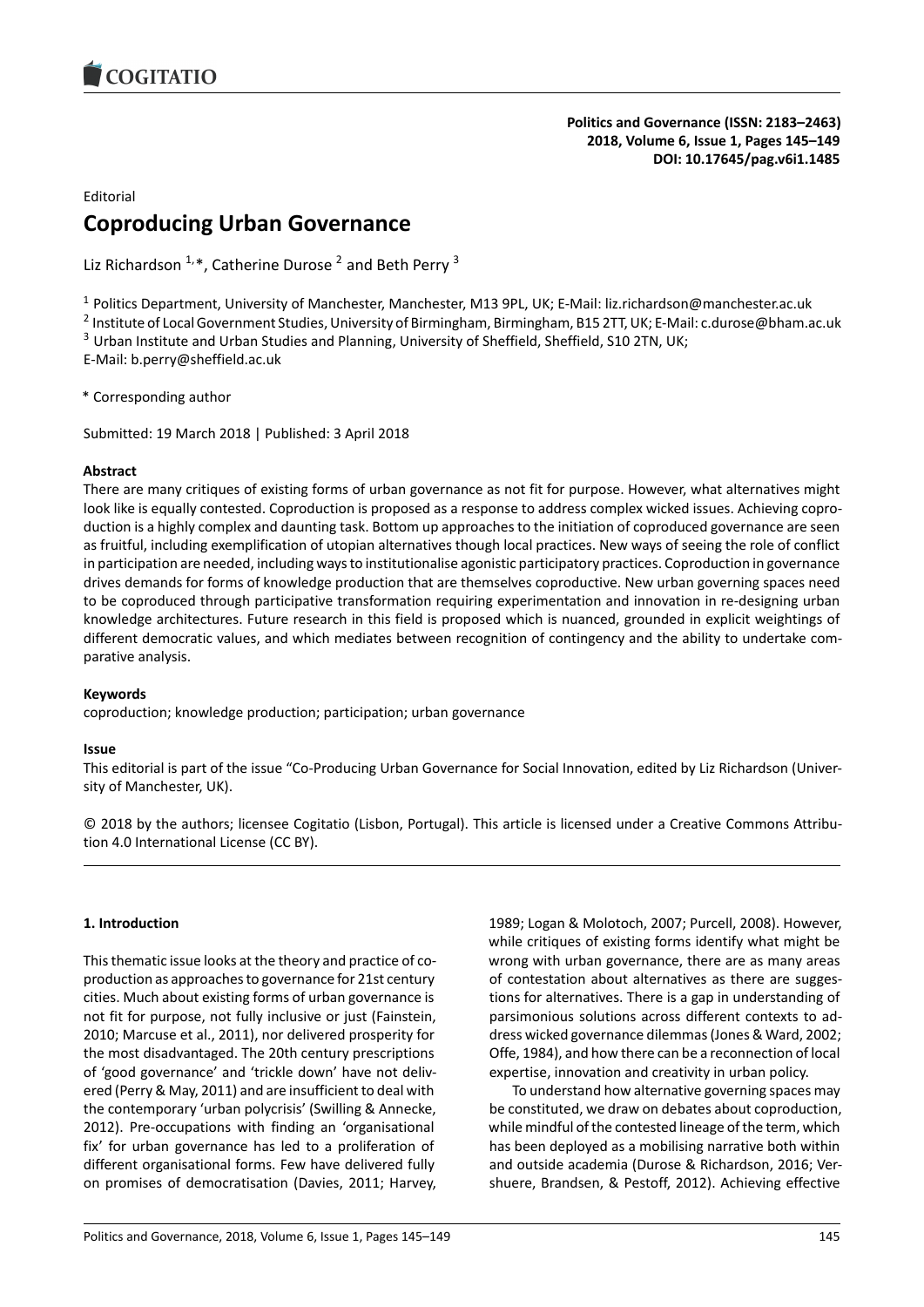#### COQUIATIO

coproduction in urban governance is often a highly complex task and one 'ridden with challenges' (Teisman, Gerrits, & van Buuren, 2009, p. 116). Indeed, 'designing institutional arrangements that help induce successful coproductive strategies is far more daunting than demonstrating their theoretical existence' (Ostrom, 1996, p.1080). Neither new governing spaces nor coproduction are sufficient predictors of urban change. There are dangers that the mantra of coproduction serves, inadvertently, to reinscribe 'business as usual', running the risk of co-option and capture. The articles in this collection speak to two sets of key debates in the field: binaries between 'top down' and 'bottom up' approaches; and knowledge production about coproduction.

## **2. Thinking about 'Top Down' and 'Bottom Up' Binaries**

The 21st century city has been predicated on a particular form of technocratic and economic knowledge that constitutes expertise as residing in elite and professional epistemic communities. Political cultures are characterized by relatively stable 'civic epistemologies,' or 'public knowledge ways,' that comprise preferred modes of producing public knowledge and conducting policy deliberation (Jasanoff, 2012, p. 9) initiated, or controlled from the 'top'. This context has given rise to an emergent informal tier of non-state governance actors working across and between different sectors and communities who are experimenting with alternative forms of urbanism (Brenner, Marcuse, & Mayer, 2012). The commentary in this issue by Sarmiento and Tilly (2018) offers empirical examples of some strategies used by urban informal actors in north and Latin America. Successful coproductive arrangements are often generated out of informal spaces and relationships (Fung, 2001) from the 'bottom'. As Wagenaar and Wood (2018) discuss, the literature distinguishes between government-induced and bottom-up interactive governance. A renewed focus on the 'everyday' has shown its potential as a space for radical transformation (Bang, 2005; Cooper, 2014,). This has usefully highlighted the value of prosaic interactions, and microdynamics in complex social realities. However, there is a risk of a critique of conventional governance forms leads to alternative theories of governance which reify the everyday in place of a reification of the local state (Davies, 2011). In Perry, Patel, Bretzer and Polk's (2018) article, local contextualisation, they warn, can work against global connection. Context-sensitivity butts up against 'equal concern' about the 'fetishization of the local'. More than this, is the binary itself a useful heuristic, or a false dichotomy? Of course, as Sarmiento and Tilly (2018) suggest, different processes of coproduction operate on a spectrum, with degrees of orientation towards state actors, which they refer to as a continuum of 'radicalism'. Actors may move between modes or strategies, but they remind us that even those seeking to opt out of state-led processes often must contend with the state. How can we understand how these binary or continuum notions

are constructed in theory and practice in different governance settings?

In Wagenaar and Wood (2018), innovation, for example in governance, is argued to be public, but not necessarily limited to the public sector. They describe how experiments in collaborative governance 'emerge in the civic sphere, and transfer to political society'. Citizens have been demonstrated to be 'restless' and 'uninvited' innovators (Hirst, 1994, p. 105). Privileging the bottom up sphere, they make the claim that 'innovative potential' is premised on the origins of initiatives in the 'free spaces' of civil society.

In Atkinson, Dörfler and Rothfuß (2018) empirical study, there remained in the perceptions of some local activists, a clear separation between 'from below' governance efforts through self-organisation, and existing 'mainstream' governance institutions. Two of their four groups felt the need to protect their practical governance efforts against elite capture, and rejected prevailing governance forms, which were seen to be 'part of the problem'. In place of existing structures was exemplification through practice, including 'laboratories for utopias'. Except for one group, their participants had little or no desire to engage with existing forms of governance or to transform it. The authors argue that these alternatives subvert existing governance forms and offer "new ways of 'governing from below'".

In Atkinson et al. (2018) and in the article by Silver (2018), we can see reflected the idea that local practices are exploiting 'cracks and fissures' in systems (Holloway, 2010). He argues that far from being prosaic, the everyday can contribute to the transformation of governance. Everyday citizens engage only sporadically in governance, and those expert citizens who do are increasingly disconnected from other citizens (Bang, 2005). As with Atkinson et al. (2018), local practice is an opportunity for learning about possible alternatives or 'utopias'. Attempting to avoid accusations of reification of the everyday, he posits the idea of municipal radicalism, giving a key coordinating role to the local state.

In distinguishing between top down and bottom up approaches, Silver (2018) and Atkinson et al. (2018) discuss the role played by critique of existing forms, disruptions to dominant discourses, and the role of dissensus. Wagenaar and Wood (2018) steer us to a consideration of outcomes to adjudicate tensions and conflicts over the social value of innovations. Dean (2018) asks how some of the distinctive features of challenge might be brought into existing institutions, to engage more constructively with 'citizen resistance'. Building on Rosanvallon (2008), he proposes the institutionalisation of 'agonistic participatory practices', such as oversight and scrutiny into existing institutions. This is a crucial debate in relation to concerns about the risks of co-option in coproduction, but also offers an analytical challenge to the binary, or that bottom up approaches have a monopoly on particular characteristics of challenge and critique. As Dean (2018) points out: 'elevation of collaboration…to a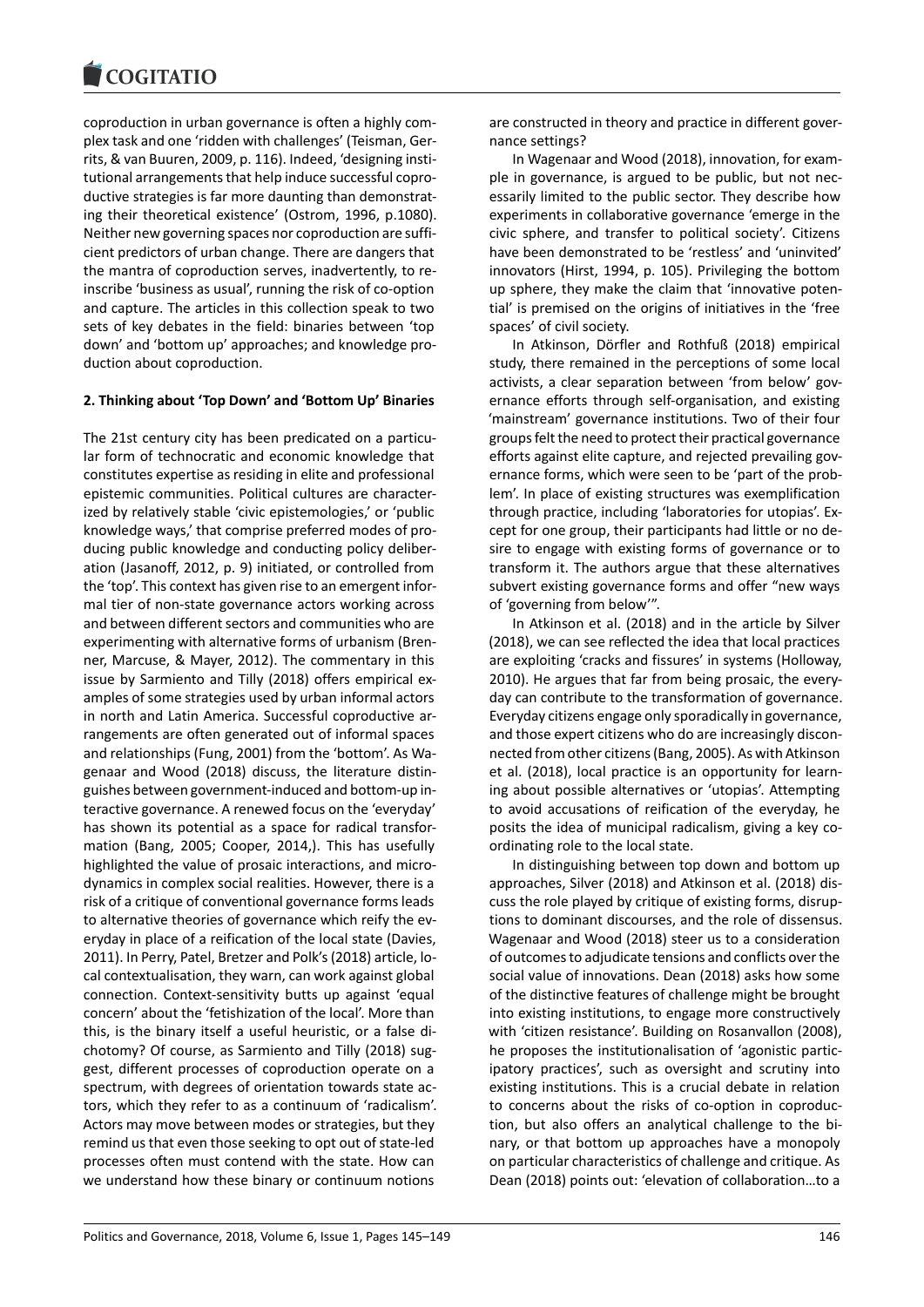#### COMITATIO

paradigmatic value means that collaborative governance has a complicated, often confused, relation to conflict'. He reminds us that agonistic practices, such as separation between the executive and legislature, are already well-established within institutions, but primarily used for elite contestation. Dean (2018) suggests a series of practical ways that these ideas might be developed in governance, such as strengthening a city-level right to petition, as a means of popular prevention of impropriety in decision-making.

#### **3. Knowledge Production about Coproduction**

For Sheila Jasanoff (2004) coproduction is a proposition that the ways in which we know and represent the world are inseparable from the ways we choose to live in it. Coproduction implies multiple forms of expertise and knowledge, bringing new or additional perspectives as befits complex wicked policy issues. Jasanoff's coproduction idiom relates to society as a whole (May & Perry, 2010), driving new demands for forms of knowledge production about coproductive governance, that are themselves coproductive. New urban governing spaces need to be coproduced through 'participative transformation' (Klev & Levin, 2012) requiring experimentation and innovation in re-designing urban knowledge architectures.

The articles by Silver (2018) and Atkinson et al. (2018) start to speak to the nature of knowledge production in this field. Both are proponents in their articles of the value of experiential expertise and local knowledge. For Silver, this is not about understanding the 'texture' of lived experience per se, but understanding the radical potential in everyday practices. 'Knowledge' about possible radical futures is generated by reflection on everyday life, and people's strategies for adapting to everyday challenges, which act as 'a critique of the present', as well as opening up alternatives. For Atkinson et al. (2018), knowledge is about sense-making by actors involved in governance, as well as their capacities to act. Within sense- and meaning-making processes, narratives are recognised for their 'generative nature'. They paint a picture of a fierce battle between dominant and alternative forms of knowledge. Some environmental activists viewed dominant knowledge forms with 'a general suspicion, if not outright rejection', and posed 'locally generated knowledge based in everyday life', and demonstrations in local practice, as alternatives to participation in governance. Sarmiento and Tilly (2018) show how claims to particular kinds of knowledge and identity are mobilised as a strategy to lever urban justice.

Perry at al.'s (2018) article here explicitly addresses the challenges of forms of knowledge production which mirror the challenges of coproductive urban governance in the modes of inquiry. This work is produced by a diverse set of authors across the global north and south. It offers a rich empirical insight; as the authors point out: 'theory is catching up with practice' in innovation on coproducing knowledge for urban sustainability. Their article describes an international partnership of four local interaction platforms (LIPs). In the LIPs, attempts were made to make 'urban governance more fit-for-purpose' by opening up "coproductive 'boundary spaces'", designed to 'enable the knowledge and expertise of different participants to be recognised', without privileging any one form of expertise. The experiences of the LIPs suggests, they argue, that approaches are needed which bridge and iterate between local practices, grounded in specific contexts, and shared knowledge about addressing common urban governance challenges. Reflecting on their experiences, they note the serious challenges of fulfilling the principles of coproduction, for example describing tensions between the centre and the local platforms.

#### **4. Conclusion**

There is much food for thought offered in the articles about where studies of coproduction might go next in specific areas. Perry et al. (2018) caution that there has been "insufficient critical examination of the presumed 'neutrality' or 'safeness' of new boundary spaces", and suggest this as a future research agenda. Dean (2018) proposes exploration of how collaborative and agonistic practices may be combined in governance, and under what conditions difference forms may be more appropriate.

Beyond this, there are three noticeable underlying approaches that run through all of the articles in the thematic issue. The first is a grounding in epistemological traditions of pragmatism. It is perhaps no surprise that ideas of iterative processes of dialogue in knowledge are seen as compatible with studies of coproduction. Secondly, closely linked to this is a strong normative streak in all of the articles, in more or less explicitly articulated ways. Future research needs to wrestle with the challenges, and opportunities, that a normatively-informed and openended positioning offers to studies of coproduction. Wagenaar and Wood (2018) raise the problem of essentialism, and Sarmiento and Tilly (2018) warn against reification; the articles all speak, in different ways, to the highly contingent nature of coproduction. Recognition of complexity and contingency is a third underlying theme. However, the desire to understand coproduction beyond a series of interesting but contingent cases remains. We look forward to seeing more nuanced understandings of coproduction which are grounded in explicit weightings of different values, and broker between contingency and comparative analysis.

#### **Conflict of Interests**

The authors declare no conflict of interests.

#### **References**

Atkinson, R., Dörfler, T., & Rothfuß, E. (2018). Selforganisation and the co-production of governance: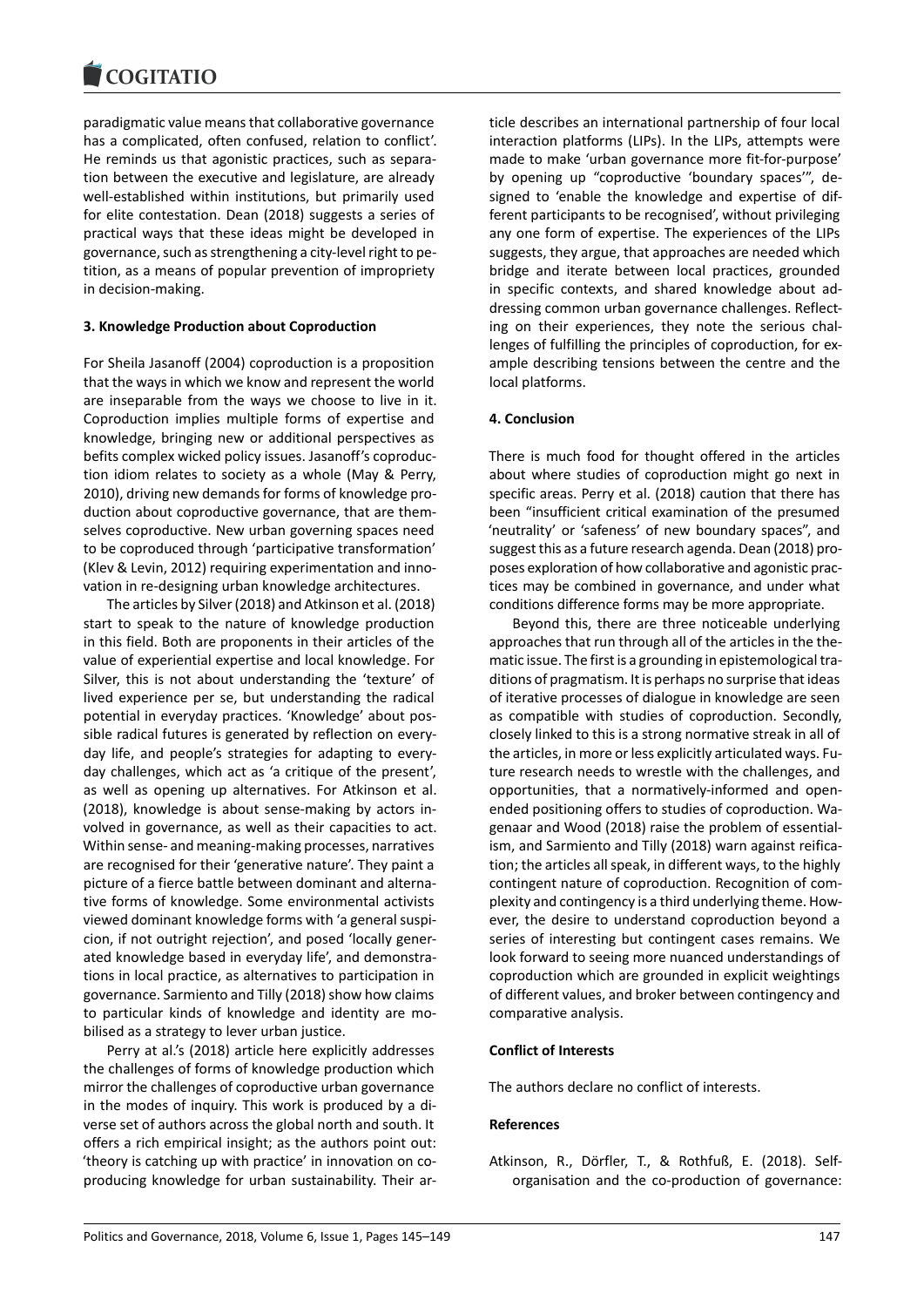#### COQUIATIO

The challenge of local responses to climate change. *Politics and Governance*, *6*(1), 169–179.

- Bang, H. (2005). Among everyday makers and expert citizens. In J. Newman (Ed.), *Remaking governance: Peoples, politics and the public sphere* (pp. 159–179). Bristol: Policy Press.
- Brenner, N., Marcuse, P., & Mayer, M. (Eds.). (2012). *Cities for people, not for profit: Critical urban theory and the right to the city*. London: Routledge.
- Cooper, D. (2014). *Everyday utopias*. Durham, NC: Duke University Press.
- Davies, J. (2011). *Challenging governance theory: From networks to hegemony*. Bristol: Policy Press.
- Dean, R. J. (2018). Counter-governance: Citizen participation beyond collaboration. *Politics and Governance*, *6*(1), 180–188.
- Durose, C., & Richardson, L. (2016). *Designing public policy for co-production*. Bristol: Policy Press.
- Fainstein, S. (2010). *The just city*. Cornell, NY: Cornell University Press.
- Fung, A. (2001). Accountable autonomy: Toward empowered deliberation in Chicago schools and policing. *Politics and Society*, *29*(1), 73–103.
- Harvey, D. (1989). From managerialism to entrepreneurialism: The transformation in urban governance in late capitalism. *Geografiska Annaler*, *71B*, 317.
- Hirst, P. (1994). *Associative democracy: New forms of economic and social governance*. Cambridge: Polity Press.
- Holloway, J. (2010). *Crack capitalism*. London: Pluto Books.
- Jasanoff, S. (Ed.). (2004). *States of knowledge: The co-production of science and social order*. London: Routledge.
- Jasanoff, S. (2012). *Science and public reasons*. London: Routledge.
- Jones, M., & Ward, K. (2002). Excavating the logic of British Urban policy: Neoliberalism as the 'crisis of crisis management'. *Antipode*, *34*(3), 473–494.
- Klev, R., & Levin, M. (2012). *Participative transformation: Learning and development in practising change*. Aldershot: Gower.
- Logan, J., & Molotoch, H. (2007). *Urban fortunes: The political economy of place*. Berkeley, CA: University of California Press.

Marcuse, P., Connolly, J., Novy, J., Olivo I., Potter, C., &

# Steil, J. (2011). *Searching for the just city. Debates in urban theory and practice*. London: Routledge.

- May, T., & Perry, B. (2010). *Social research and reflexivity*. London: Sage.
- Offe, C. (1984). *Contradiction of the welfare state*. London: Hutchinson.
- Ostrom, E. (1996). Crossing the great divide: Coproduction, synergy and development. *World Development*, *24*(6), 1073–1087.
- Perry, B., & May, T. (2010). Urban knowledge exchange: Devilish dichotomies and active intermediation. *International Journal of Knowledge-Based Development*, *1*(1), 6–24.
- Perry, B., & May, T. (2011). Case studies. In T. May (Ed.), *Social research: Issues, methods and process* (4th ed.). Maidenhead, Berks: Open University Press.
- Perry, B., Patel, Z., Bretzer, Y. N., & Polk, M. (2018). Organising for co-production: Local interaction platforms for urban sustainability. *Politics and Governance*, *6*(1), 189–198.
- Purcell, M. (2008). *Recapturing democracy: Neoliberalization and the struggle for alternative urban futures*. New York, NY: Routledge.
- Rosanvallon, P. (2008). *Counter-democracy: Politics in an age of distrust*. Cambridge: Cambridge University Press.
- Sarmiento, H., & Tilly, C. (2018). Governance lessons from urban informality. *Politics and Governance*, *6*(1), 199–202.
- Silver, D. (2018). Everyday radicalism and the democratic imagination: Dissensus, rebellion and utopia. *Politics and Governance*, *6*(1), 161–168.
- Swilling, M., & Annecke, A. (2012). *Just transitions. Explorations of sustainability in an unfair world*. Tokyo: United Nations University Press.
- Teisman, G., Gerrits, L., & van Buuren, A. (2009). An introduction to understanding and managing complex process systems. In G. Teisman, A. Buuren, & L. Gerrits (Eds.), *Managing complex governance systems*. Oxon: Routledge.
- Vershuere, B., Brandsen, T., & Pestoff, V. (2012). Coproduction: The state of the art in research and the future agenda. *Voluntas*, *23*(4), 1083–1101.
- Wagenaar, H., & Wood, M. (2018). The precarious politics of public innovation. *Politics and Governance*, *6*(1), 150–160.

# **About the Authors**



**Liz Richardson** is a Reader in Politics at the University of Manchester, UK. Her research interests include: decentralised urban governance; public policy; citizen participation; and participatory research methods. Her work has appeared in a range of journals including the British Journal of Politics and International Relations, Social Science Quarterly, Social Policy and Administration, Politics and Governance, and Policy and Politics.